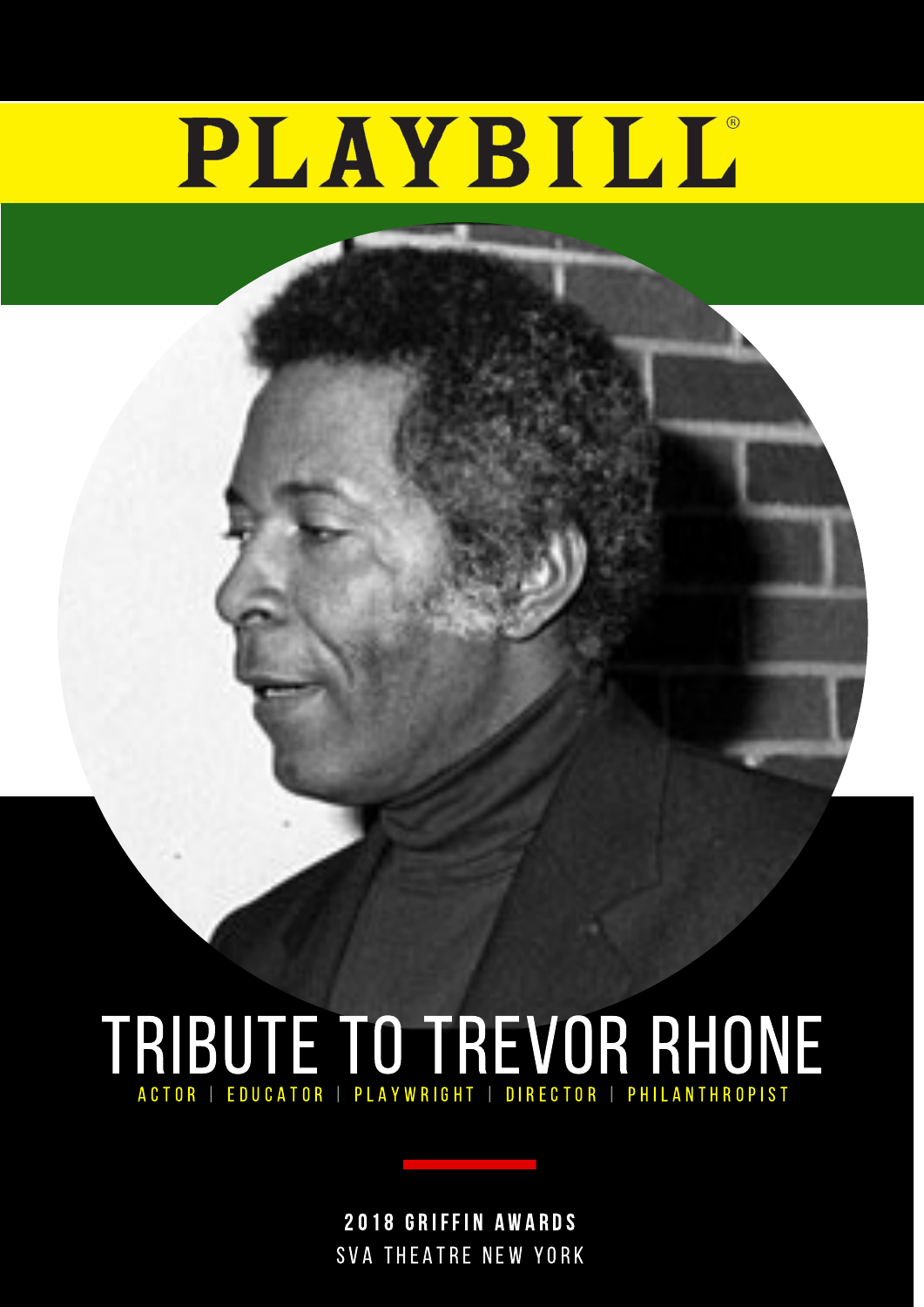Trevor Dave Rhone, Jamaica's most celebrated dramatist and storyteller, was born on March 24, 1940, in the Victoria Jubilee Hospital in Kingston. He was the last child of his parents Hezekiah Nathaniel Rhone, known as "Mass Heze" [MassHeze.jpg], and Rosamond Wilhelmina Rhone (nee McCalla) known as "Miss Mac" [MissMac.jpg]. Mass Heze was a Gentleman Farmer and Miss Mac was a School Teacher. Trevor grew up in the rural village of Bellas Gate in the hills of St. Catherine 10 miles north of Old Harbour.



### **TREVOR DAVE RHONE** A C T O R | E D U C A T O R | P L A Y W R I G H T | D I R E C T O R | P H I L A N T H R O P I S T

## JAMAICA'S GREATEST DRAMATIST AND STORYTELLER

A vivid account of the first half of his life is given in his autobiographical play and book "Bellas Gate Boy". In particular, the audio recording in the Audio-CD accompanying the book gives the account in his own voice. It was about at age nine that Trevor's talent in the Dramatic Arts first blossomed in a Rally at the All Saints Anglican Church in Bellas Gate. It was the standard practice for a Rally to be used to raise funds for the Church.

The Rally included recitals of verse and music. Trevor's mother Miss Mac and his Aunt Syl [AuntSyl.jpg] were impressed by his talents and thereafter supported his pursuit of the Dramatic Arts. It is however interesting to note that Trevor claims that he inherited his dramatic talents from his father Mass Heze.

At age twelve in 1952 Trevor entered Beckford and Smith's Secondary School (later St Jago High School) with a half Parish Scholarship. In those days there was just one Scholarship per Parish. As Trevor tied with another student for the top position, the Parish Scholarship was split into two. It was a few years later that Trevor discovered the theatre and became actively involved in the Secondary Schools Drama Festival, as well as the annual pantomime staged by the Little Theatre Movement. After graduation in 1958, he began writing radio plays for the newly established Jamaica Broadcasting Corporation (JBC).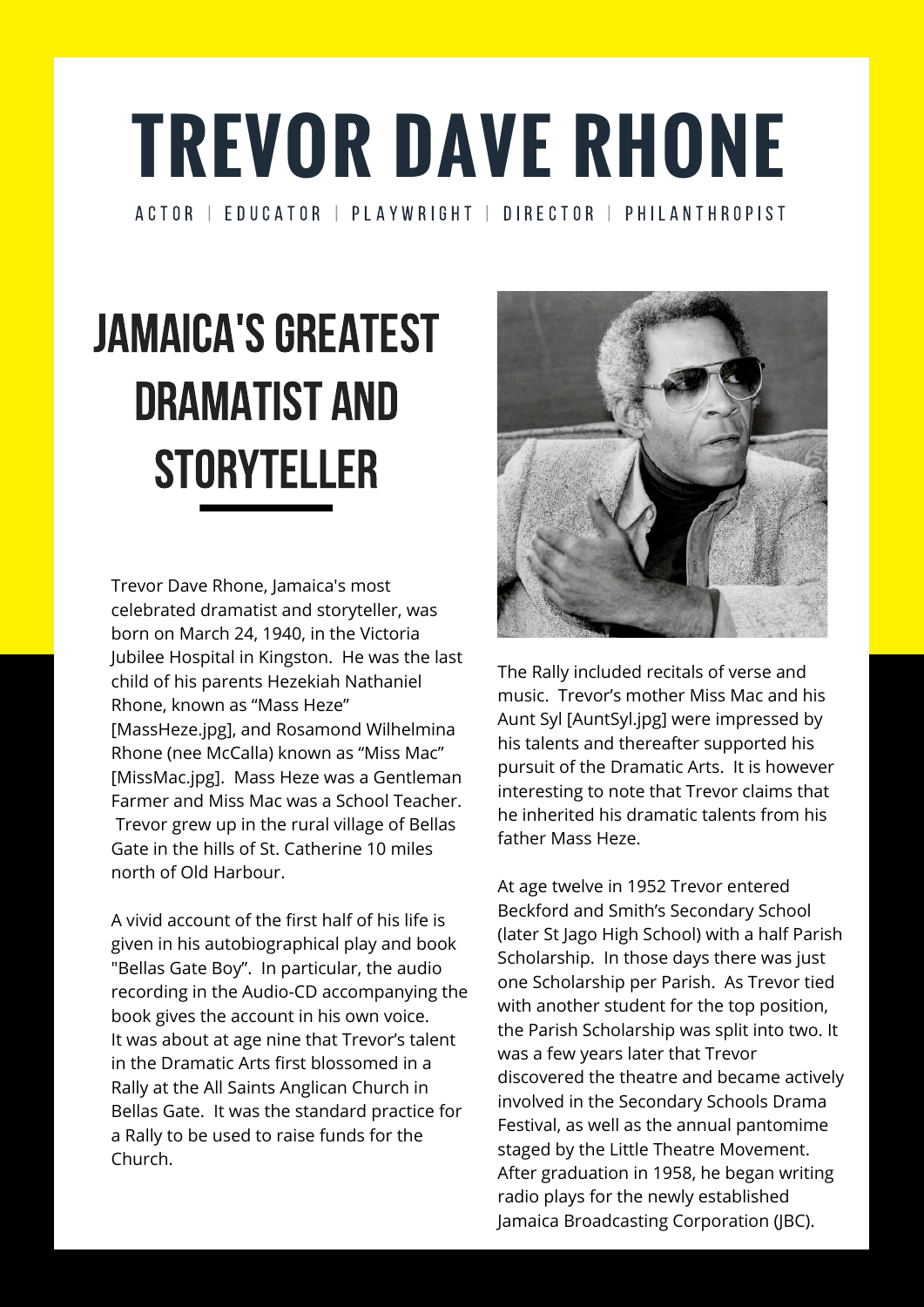With the encouragement of the great Trinidadian actor Edric Connor, Trevor applied to and was accepted by the Rose Bruford College of Speech and Drama in England in 1960. However, in those days a few years before Jamaica gained independence from Britain, a course of study for a career in the Dramatic Arts was not considered a viable proposition. Rather students going on to higher education were encouraged to pursue careers as Doctors, Teachers, Lawyers, Accountants, Pastors, etc. In a family conference called to discuss the matter, Trevor's eldest brother Neville [Neville.jpg] proclaimed: "On no account, Miss Mac, spend any of your good money to send that damn idiot to England to study foolishness."

By this time, Mass Heze had passed (in 1956). However, Trevor had the backing of his mother Miss Mac and Aunt Syl to study at Rose Bruford College. On their meager financial resources respectively of School

Teacher and Postmistress, they supported Trevor at Rose Bruford College for his first year. For his remaining years be was supported by Bursary Scholarships from the College.

Returning to Jamaica in 1963, Trevor taught at Kingston College. School's Out (originally titled Take Six) came out of his experiences as a High School Teacher. It is also among the region's most popular dramas because of its sometimes irreverent hilarity, but it is the equal of Smile Orange in the way it satirizes the education system. Many years later, he would be honored by the Kingston College Old Boys Association of New York at their annual reunion dinner in 2008.

However, Trevor was discouraged by the low pay in the Teaching profession, and returned to England.

"On no account, Miss MAC, SPEND ANY OF YOUR **GOOD MONEY TO SEND THAT** DAMN IDIOT GO STUDY foolishness in England. "

In England he was frustrated by the limited roles available for black stage actors, and so returned to Jamaica in 1965. Back in Jamaica he formed a dramatic arts group, Theatre 77, with Yvonne Jones-Brewster and other colleagues, and later opened the Barn Theatre in a converted garage. He also taught at St. Andrew Technical High School where he was very impressed by the enthusiastic efforts of students in staging a dramatic production.

Staging local productions at the Barn and writing pantomimes in Jamaican dialect, Rhone continued to support himself through teaching, but stopped this in 1969 to concentrate on writing. His first stage play, The Gadget, explored the tensions that developed between an illiterate countrywoman and her urbanised, educated son.

In 1970-71, Rhone collaborated with Perry Henzell on The Harder They Come, the acclaimed cinematic masterpiece about a country boy forced into a life of crime and violence by the dehumanisation of the city. In 1976 he directed the film version of Smile Orange, and in 1988 his screenplay for the film Milk and Honey received the Canadian Genie award for best original screenplay at the Toronto International Film Festival.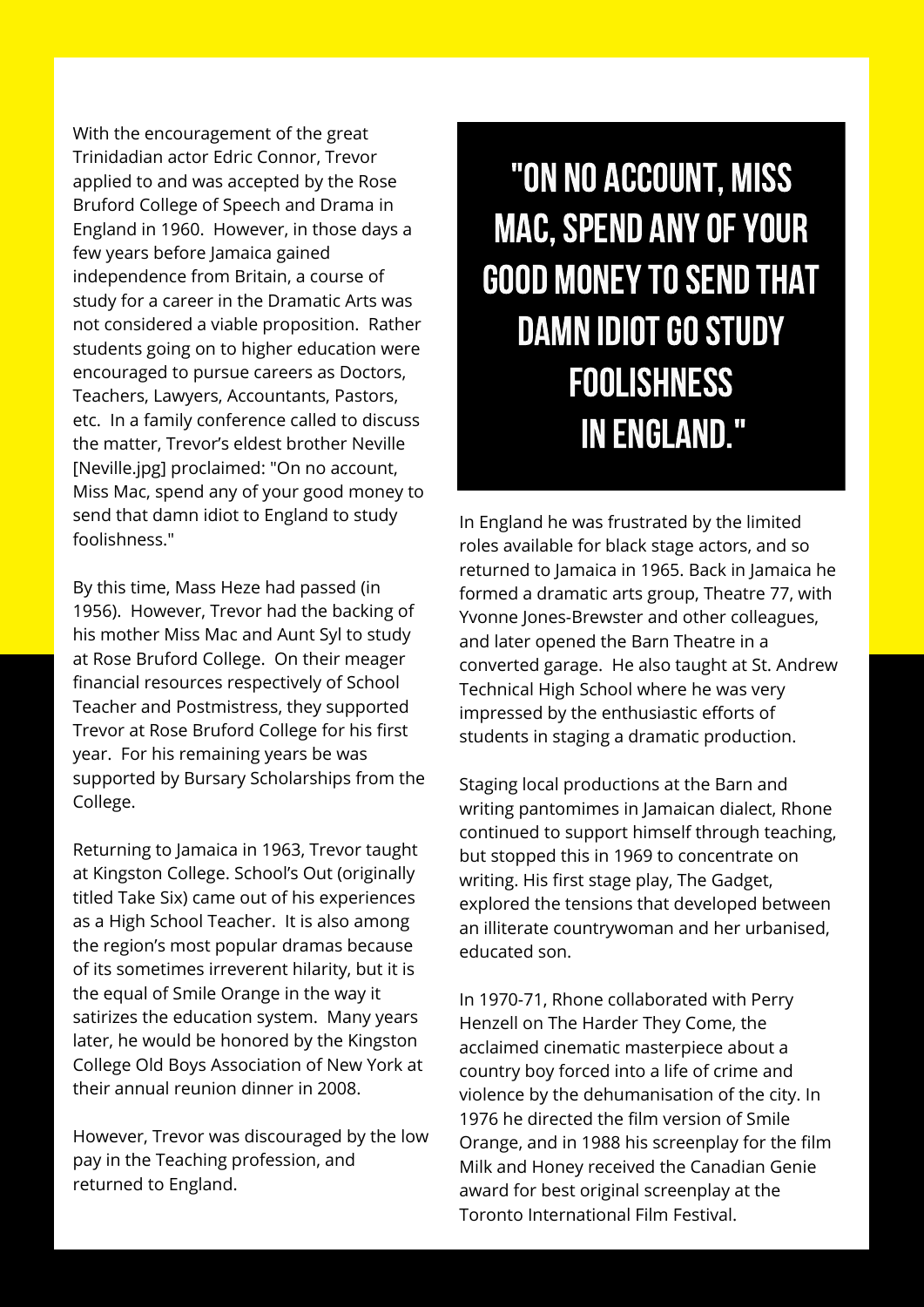Rhone shares a stage at the pinnacle of Caribbean drama. His legacy is not only the existence of a number of excellent and very relevant plays, but a lively professional theatre, a rapidly growing corpus of films and a rapidly expanding compendium of cultural industries.

Rhone later served as a visiting lecturer at Harvard University as well as at a number of other American colleges and institutions. He lectured for some time at the Mona Campus of the University of the West Indies. His family donated a collection of his works to the UWI Mona Library in November 2014.

Rhone received many awards during his lifetime, such as a Fellow of Rose Bruford College in 2007, and the Musgrave Gold Medal in 1988 by the Institute of Jamaica. He was made Commander of the Order of Distinction by the Jamaican government in

1980.

Trevor had always retained ties with Bellas Gate community and towards the end of his life was actively involved in philanthropic activities in the community. He purchased the property [FamilyHome.jpg] containing his boyhood house and donated that property to build a Basic School for the community. He assisted in the process to secure funding to build the Basic School [BasicSchoolFunding.jpg]. The Basic School is named McSyl in memory of his mother Miss Mac and his Aunt Syl [McSylBasicSchool.jpg]. In 2008 he established the Bellas Gate Boy Foundation which provided computers to the McSyl Basic School to enable computer literacy among the young children.

The Foundation had plans to tackle the limited career opportunities available to the young people of Bellas Gate by providing Young Adult education and establishing a

small hotel in Bellas Gate to attract Nature



It was the day after returning from a trip to

Bellas Gate with his brother Neville that Trevor Dave Rhone died on the 15 September 2009 at age 69 (the same age as his father) of a heart attack.

He is survived by his wife Camella, children Traci, Trevor-David, Jonathan, and grandchild Sosia. The nine-night wake was held at the Ranny Williams Entertainment Center on September 30, 2009. The funeral service took place on October 1, 2009, at St. Lukes Anglican Church in Cross Roads. His cremated remains [Tomb.jpg], surrounded by the graves of his ancestors [GrandFathersTomb.jpg, GrandMothersTomb.jgp, MissMacTomb.jpg], lie in the churchyard of the All Saints Anglican Church in Bellas Gate. In his after-life he has a panoramic view of the south coast of Jamaica, extending from the Bull Head Mountain in the West to the Blue Mountains in the East.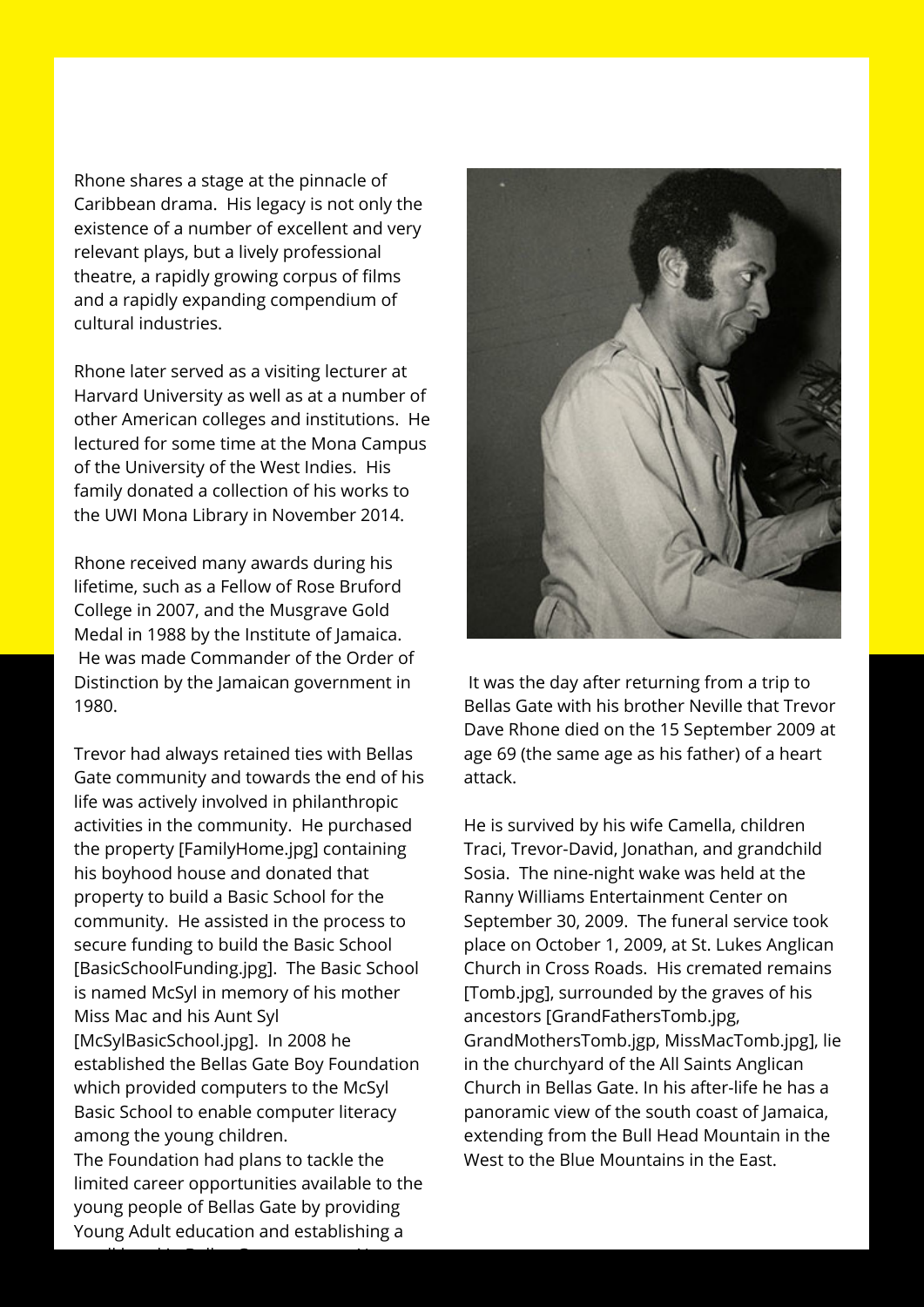AThe Foundation had plans to tackle the limited career opportunities afforded to the young people of Bellas Gate by providing Young Adult education and establishing a small hotel in Bellas Gate to attract Nature Lovers. It was just a few days after returning from a trip to Bellas Gate with his brother Neville that Trevor David Rhone died on the 15 September 2009 at age 69 (the same age as his father) of a heart attack.

He is survived by his wife Camella, children Traci, Trevor-David, Jonathan, and grandchild Sosia. The funeral service took place on October 1, 2009, at St. Lukes Anglican Church in Cross Roads. His cremated remains lie in the churchyard of the All Saints Anglican Church in Bellas Gate, where in his after-life he has a panoramic view of the south coast of Jamaica, extending from the Bull Head Mountain in the West to the Blue Mountains in the East.

#### **BELLAS GATE**

Trevor had always retained ties with Bellas Gate community and towards the end of his life was actively involved in philanthropic activities in the community. He purchased the property containing his boyhood home and donated that property to build a Basic School for the community.

He secured the funds to build the Basic School which he named McSyl in memory of his mother Miss Mac and his Aunt Syl. In 2008 he established the Bellas Gate Boy Foundation which provided computers to the



McSyl Basic School to enable computer literacy among the